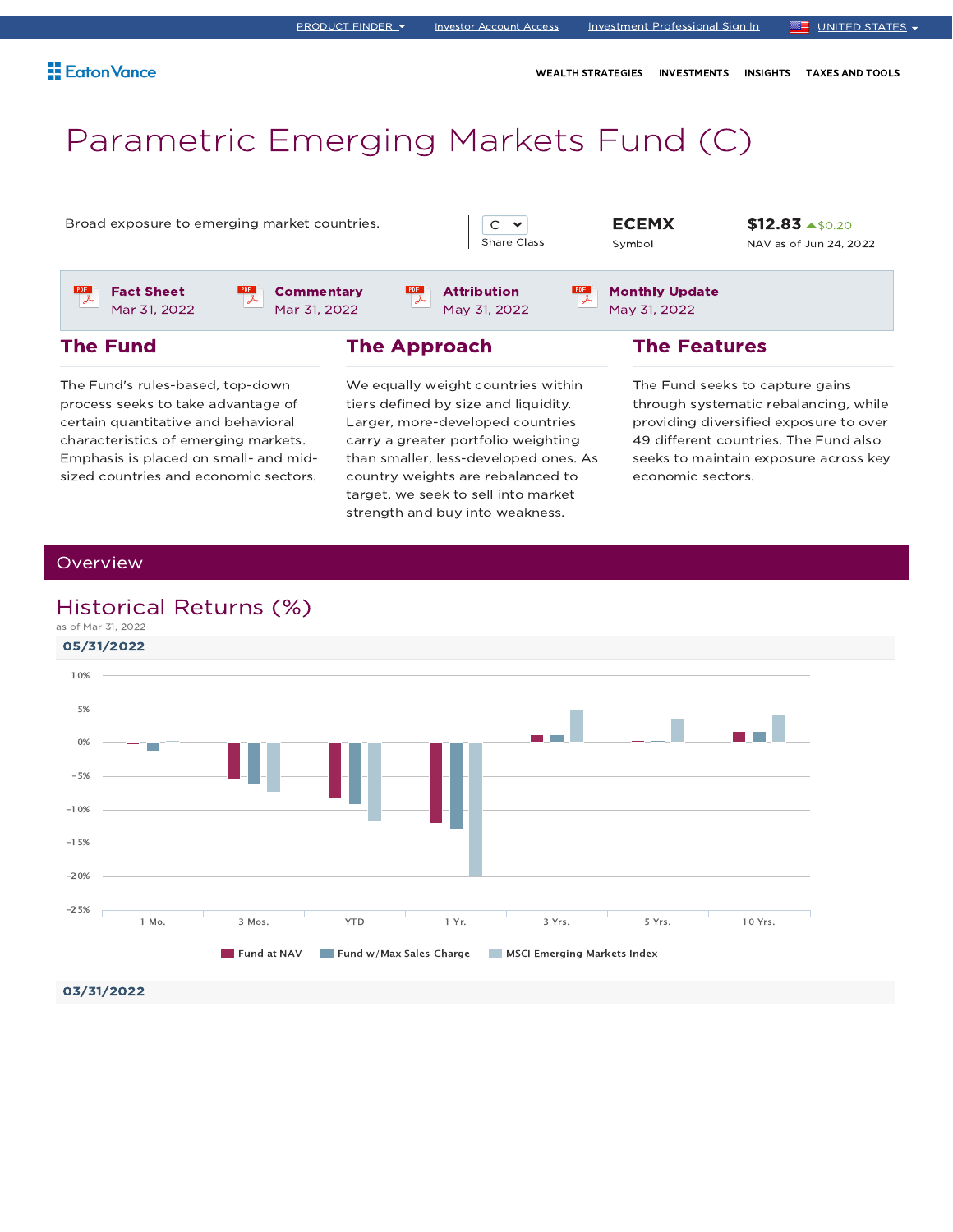

| 05/31/2022                               |         |         |          |          |      |      |      |
|------------------------------------------|---------|---------|----------|----------|------|------|------|
| <b>Fund at NAV</b>                       | $-0.15$ | $-5.26$ | $-8.19$  | $-12.00$ | 1.31 | 0.51 | 1.90 |
| Fund w/Max Sales Charge                  | $-1.14$ | $-6.21$ | $-9.11$  | $-12.87$ | 1.31 | O.51 | 1.90 |
| MSCI Emerging Markets Index <sup>1</sup> | 0.44    | $-7.29$ | $-11.76$ | $-19.83$ | 4.99 | 3.80 | 4.17 |
| 03/31/2022                               |         |         |          |          |      |      |      |
| <b>Fund at NAV</b>                       | $-0.55$ | $-3.62$ | $-3.62$  | $-1.79$  | 1.94 | 2.10 | 1.11 |
| Fund w/Max Sales Charge                  | $-1.55$ | $-4.59$ | $-4.59$  | $-2.77$  | 1.94 | 2.10 | 1.11 |
| MSCI Emerging Markets Index <sup>1</sup> | $-2.26$ | $-6.97$ | $-6.97$  | $-11.37$ | 4.93 | 5.97 | 3.36 |

Past performance is no guarantee of future results. Investment return and principal value will fluctuate so that shares, when redeemed, may be worth more or less than their original cost. Performance is for the stated time period only; due to market volatility, the Fund's current performance may be lower or higher than quoted. Returns are historical and are calculated by determining the percentage change in net asset value (NAV) with all distributions reinvested. Returns for other classes of shares offered by the Fund are different. Performance less than or equal to one year is cumulative. Max Sales Charge: 1%.

### Fund Facts as of May 31, 2022

| QO VI I'IQV JI, ZUZZ             |                                |
|----------------------------------|--------------------------------|
| <b>Class C Inception</b>         | 06/30/2006                     |
| <b>Investment Objective</b>      | Long-term capital appreciation |
| <b>Total Net Assets</b>          | \$254.8M                       |
| <b>Minimum Investment</b>        | \$1000                         |
| <b>Expense Ratio<sup>2</sup></b> | 2.33%                          |
| <b>Adjusted Expense Ratio</b>    | 2.32%                          |
| <b>CUSIP</b>                     | 277923769                      |
|                                  |                                |

Adjusted Expense Ratios excludes certain investment expenses such as interest expense from borrowings and repurchase agreements and dividend expense from short sales, incurred directly by the Fund or indirectly through the Fund's investment in underlying Parametric Funds, if applicable none of which are paid to Parametric.

## Top 10 Holdings  $(\%)^{3,4}$ as of May 31, 2022

| <b>TAIWAN SEMICONDUCTOR MANUFAC</b> | 1.06 |
|-------------------------------------|------|
| <b>TENCENT HOLDINGS LTD</b>         | 0.93 |
| <b>SAMSUNG ELECTRONICS CO LTD</b>   | 0.91 |
| AMERICA MOVIL SAB DE C-SER L        | 0.80 |
| <b>SAUDI ARABIAN OIL CO</b>         | 0.72 |
| <b>TUPRAS-TURKIYE PETROL RAFINE</b> | 0.66 |
| <b>DELTA ELECTRONICS THAI-FORGN</b> | 0.56 |
| PETROBRAS - PETROLEO BRAS-PR        | 0.55 |
| <b>SOC QUIMICA Y MINERA CHILE-B</b> | 0.50 |
| <b>NASPERS LTD-N SHS</b>            | 0.46 |
| Total                               | 7.16 |

# Portfolio Management

**Thomas C. Seto** Managed Fund since 2007

**Paul Bouchey, CFA** Managed Fund since 2019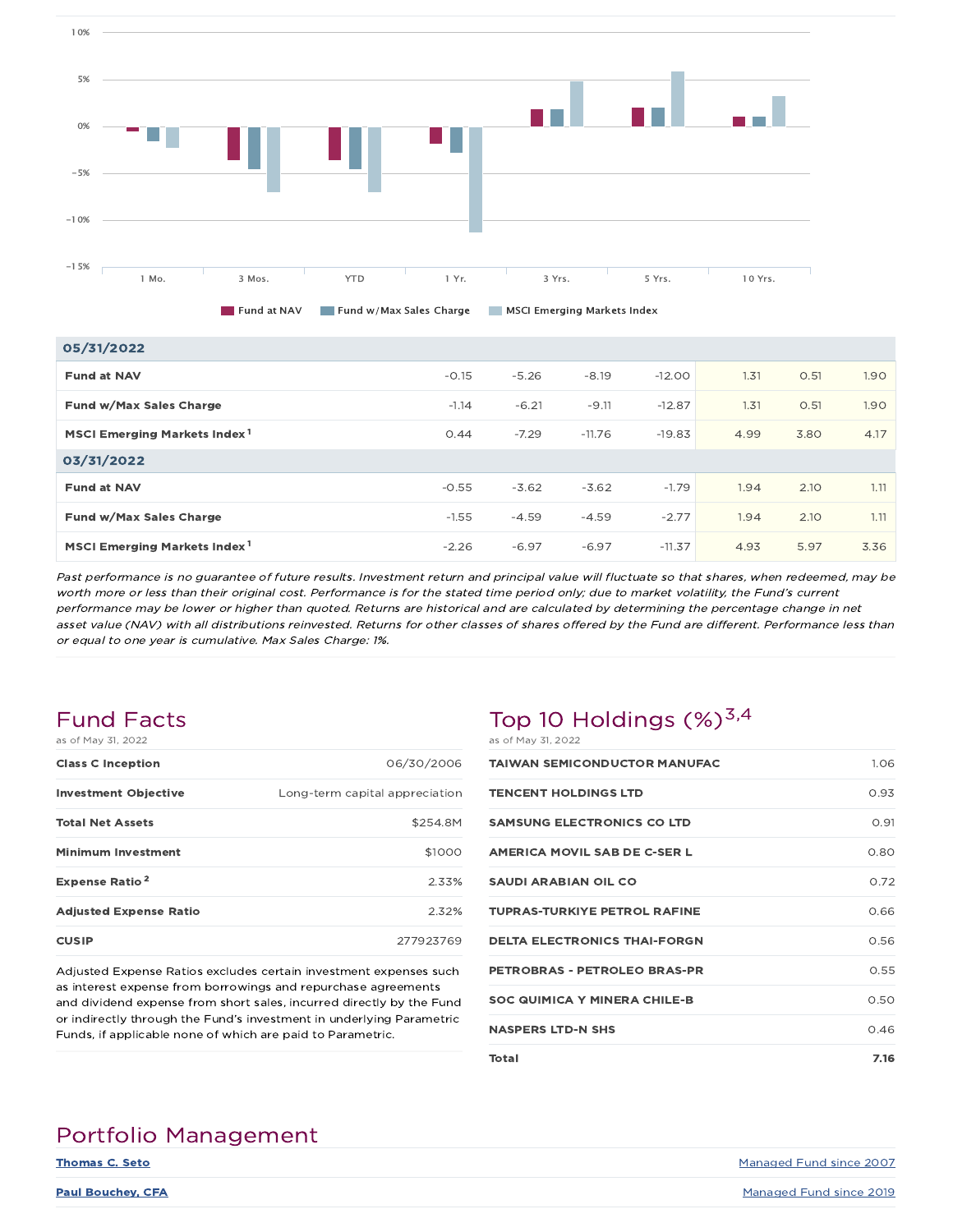Portfolio profile subject to change due to active management. Percentages may not total 100% due to rounding.

## About Risk:

The value of investments held by the Fund may increase or decrease in response to economic, and financial events (whether real, expected or perceived) in the U.S. and global markets. The value of equity securities is sensitive to stock market volatility. Investments in foreign instruments or currencies can involve greater risk and volatility than U.S. investments because of adverse market, economic, political, regulatory, geopolitical, currency exchange rates or other conditions. In emerging countries, these risks may be more significant. The Fund is exposed to liquidity risk when trading volume, lack of a market maker or trading partner, large position size, market conditions, or legal restrictions impair its ability to sell particular investments or to sell them at advantageous market prices. The sub-adviser uses proprietary investment techniques and analyses in making investment decisions for the Fund. A systematic investment process is dependent on the sub-adviser's skill in developing and maintaining that process. The impact of the coronavirus on global markets could last for an extended period and could adversely affect the Fund's performance. No fund is a complete investment program and you may lose money investing in a fund. The Fund may engage in other investment practices that may involve additional risks and you should review the **Fund prospectus** for a complete description.

1. MSCI Emerging Markets Index is an unmanaged index of emerging markets common stocks. Unless otherwise stated, index returns do not reflect the effect of any applicable sales charges, commissions, expenses, taxes or leverage, as applicable. It is not possible to invest directly in an index. Historical performance of the index illustrates market trends and does not represent the past or future performance of the fund. MSCI indexes are net of foreign withholding taxes. Source: MSCI. MSCI data may not be reproduced or used for any other purpose. MSCI provides no warranties, has not prepared or approved this report, and has no liability hereunder. 2. Source: Fund prospectus.

- 3. Top 10 Holdings excludes cash and equivalents.
- 4. Percent of total net assets.

### Performance

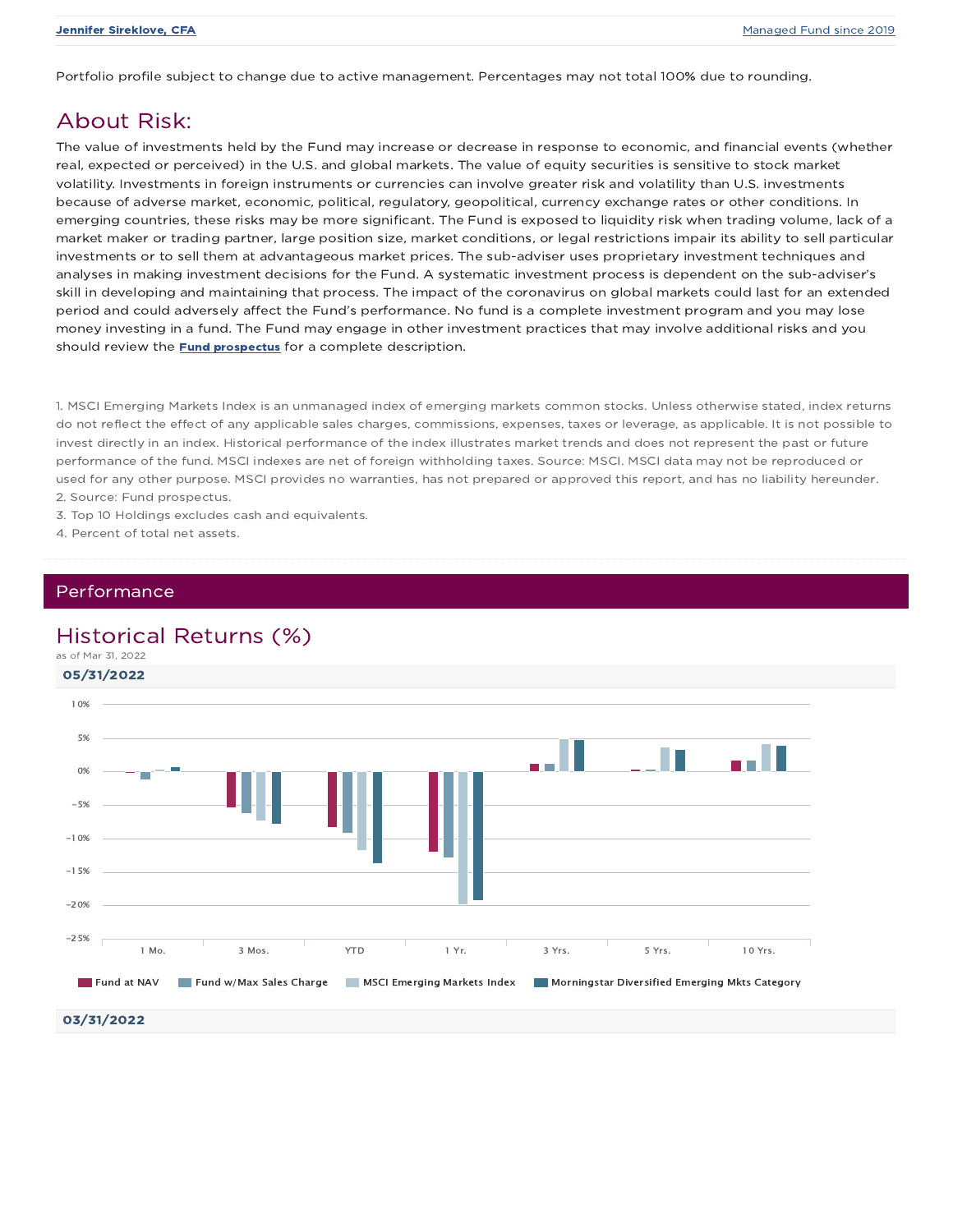

| 05/31/2022                                                  |         |         |          |          |      |      |      |
|-------------------------------------------------------------|---------|---------|----------|----------|------|------|------|
| <b>Fund at NAV</b>                                          | $-0.15$ | $-5.26$ | $-8.19$  | $-12.00$ | 1.31 | O.51 | 1.90 |
| Fund w/Max Sales Charge                                     | $-1.14$ | $-6.21$ | $-9.11$  | $-12.87$ | 1.31 | O.51 | 1.90 |
| MSCI Emerging Markets Index <sup>1</sup>                    | 0.44    | $-7.29$ | $-11.76$ | $-19.83$ | 4.99 | 3.80 | 4.17 |
| Morningstar Diversified Emerging Mkts Category <sup>5</sup> | 0.82    | $-7.76$ | $-13.70$ | $-19.25$ | 4.87 | 3.39 | 4.00 |
| 03/31/2022                                                  |         |         |          |          |      |      |      |
| <b>Fund at NAV</b>                                          | $-0.55$ | $-3.62$ | $-3.62$  | $-1.79$  | 1.94 | 2.10 | 1.11 |
| Fund w/Max Sales Charge                                     | $-1.55$ | $-4.59$ | $-4.59$  | $-2.77$  | 1.94 | 2.10 | 1.11 |
| MSCI Emerging Markets Index <sup>1</sup>                    | $-2.26$ | $-6.97$ | $-6.97$  | $-11.37$ | 4.93 | 5.97 | 3.36 |
| Morningstar Diversified Emerging Mkts Category <sup>5</sup> | $-2.27$ | $-8.66$ | $-8.66$  | $-10.91$ | 5.33 | 5.58 | 3.34 |

Past performance is no guarantee of future results. Investment return and principal value will fluctuate so that shares, when redeemed, may be worth more or less than their original cost. Performance is for the stated time period only; due to market volatility, the Fund's current performance may be lower or higher than quoted. Returns are historical and are calculated by determining the percentage change in net asset value (NAV) with all distributions reinvested. Returns for other classes of shares offered by the Fund are different. Performance less than or equal to one year is cumulative. Max Sales Charge: 1%.

## Calendar Year Returns (%)

|                                          | 2012  | 2013    | 2014    | 2015     | 2016  | 2017  | 2018     | 2019  | 2020  | 2021    |
|------------------------------------------|-------|---------|---------|----------|-------|-------|----------|-------|-------|---------|
| <b>Fund at NAV</b>                       | 18.45 | $-0.05$ | $-4.82$ | $-17.26$ | 11.20 | 26.11 | $-14.67$ | 11.47 | 1.79  | 3.52    |
| MSCI Emerging Markets Index <sup>1</sup> | 18.22 | $-2.60$ | $-2.19$ | $-14.92$ | 11.19 | 37.28 | $-14.57$ | 18.42 | 18.31 | $-2.54$ |

# Fund Facts

| Expense Ratio <sup>2</sup>    | 2.33%      |
|-------------------------------|------------|
| <b>Adjusted Expense Ratio</b> | $2.32\%$   |
| <b>Class C Inception</b>      | 06/30/2006 |
| <b>Distribution Frequency</b> | Annually   |

Adjusted Expense Ratios excludes certain investment expenses such as interest expense from borrowings and repurchase agreements and dividend expense from short sales, incurred directly by the Fund or indirectly through the Fund's investment in underlying Parametric Funds, if applicable none of which are paid to Parametric.

# Risk Measures (3 Year)<sup>6</sup>

| as of May 31, 2022            |         |
|-------------------------------|---------|
| Alpha (%)                     | $-3.22$ |
| Beta                          | 1.01    |
| R-Squared (%)                 | 86.89   |
| <b>Standard Deviation (%)</b> | 19.47   |
| <b>Sharpe Ratio</b>           | 0.03    |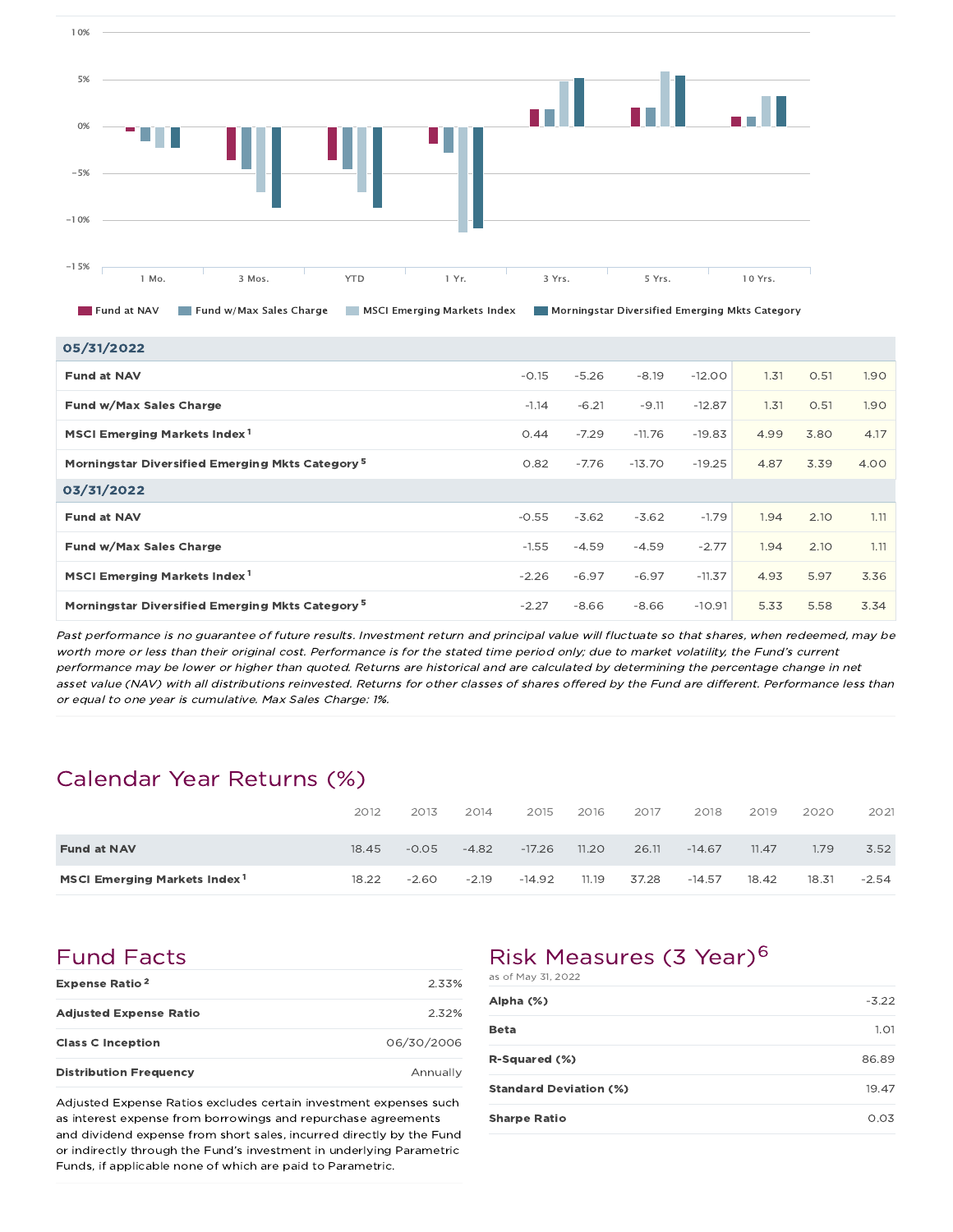## Morningstar Rating™

s of May 31, 2022

| <b>Time Period</b> | Rating | Funds in<br>Diversified Emerging Mkts<br>Category |
|--------------------|--------|---------------------------------------------------|
| Overall            | ★      | 731                                               |
| 3 Years            | **     | 731                                               |
| 5 Years            |        | 630                                               |
| 10 Years           |        | 364                                               |

The Morningstar Rating™ for funds, or "star rating", is calculated for managed products (including mutual funds and exchange-traded funds) with at least a three-year history. Exchange-traded funds and open-ended mutual funds are considered a single population for comparative purposes. It is calculated based on a Morningstar Risk-Adjusted Return measure that accounts for variation in a managed product's monthly excess performance, placing more emphasis on downward variations and rewarding consistent performance. The top 10% of products in each product category receive 5 stars, the next 22.5% receive 4 stars, the next 35% receive 3 stars, the next 22.5% receive 2 stars, and the bottom 10% receive 1 star.

The Overall Morningstar Rating for a managed product is derived from a weighted average of the performance figures associated with its three-, five-, and 10-year (if applicable) Morningstar Rating metrics. The weights are: 100% three-year rating for 36-59 months of total returns, 60% five-year rating/40% three-year rating for 60-119 months of total returns, and 50% 10-year rating/30% five-year rating/20% three-year rating for 120 or more months of total returns. While the 10-year overall star rating formula seems to give the most weight to the 10-year period, the most recent three-year period actually has the greatest impact because it is included in all three rating periods. Star ratings do not reflect the effect of any applicable sales load. Hollow stars denote Morningstar Extended Performance Ratings and are considered estimates based on the performance of the fund's oldest share class, adjusted for fees and expenses.

©2022 Morningstar. All Rights Reserved. The information contained herein: (1) is proprietary to Morningstar and/or its content providers; (2) may not be copied or distributed; and (3) is not warranted to be accurate, complete or timely. Neither Morningstar nor its content providers are responsible for any damages or losses arising from any use of this information.

## NAV History

| Date         | <b>NAV</b> | NAV Change |
|--------------|------------|------------|
| Jun 24, 2022 | \$12.83    | \$0.20     |
| Jun 23, 2022 | \$12.63    | $-$0.04$   |
| Jun 22, 2022 | \$12.67    | $-$0.18$   |
| Jun 21, 2022 | \$12.85    | \$0.13     |
| Jun 17, 2022 | \$12.72    | $-$0.01$   |
| Jun 16, 2022 | \$12.73    | $-$0.23$   |
| Jun 15, 2022 | \$12.96    | \$0.10     |
| Jun 14, 2022 | \$12.86    | \$0.02     |
| Jun 13, 2022 | \$12.84    | $-$0.36$   |
| Jun 10, 2022 | \$13.20    | $-$0.20$   |

# Distribution History 7

| Ex-Date      | Distribution | Reinvest NAV |
|--------------|--------------|--------------|
| Dec 29, 2021 | \$0.09960    | \$14.83      |
| Aug 18, 2020 | \$0.02130    | \$12.46      |
| Dec 27, 2019 | \$0.23100    | \$14.26      |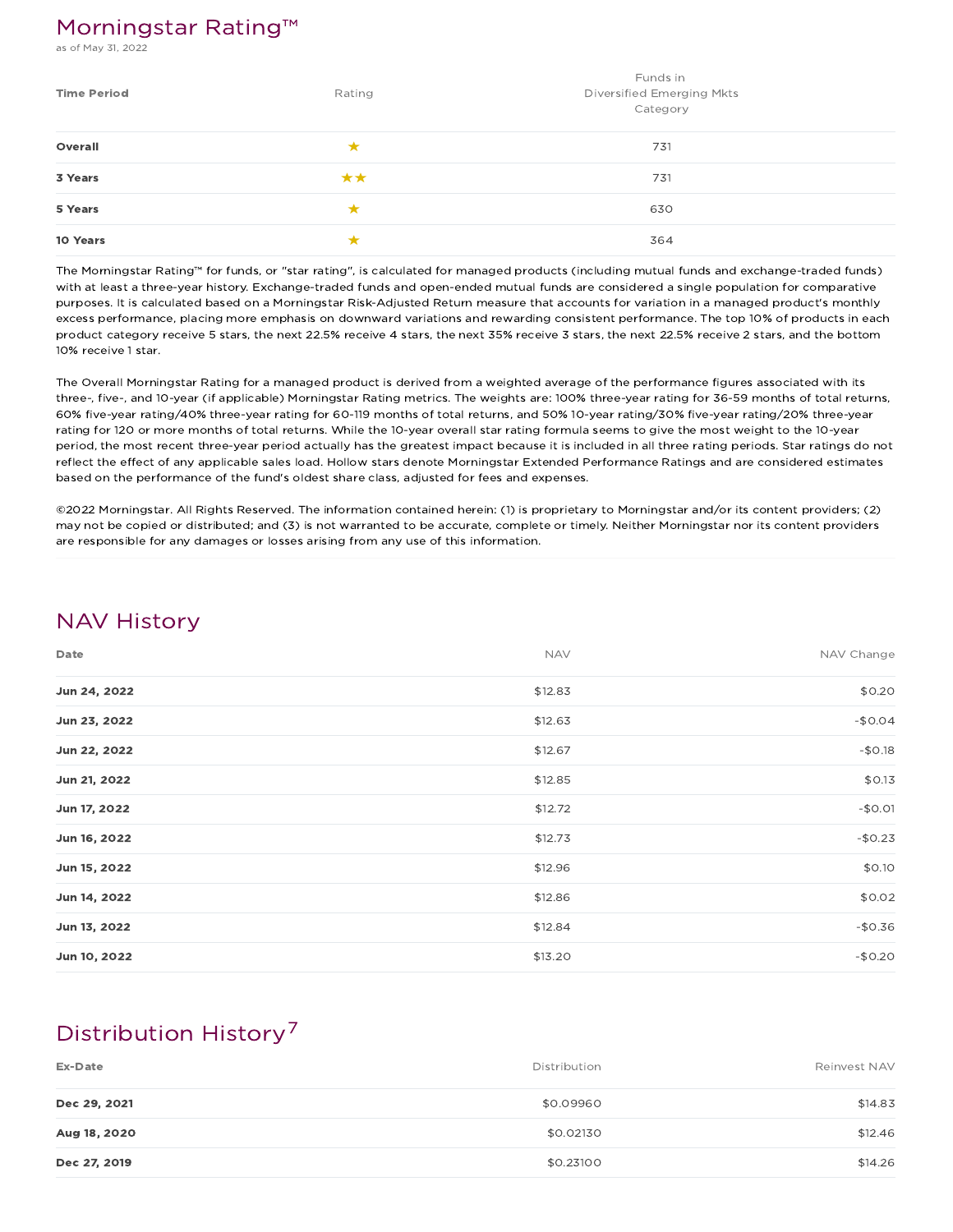| No records in this table indicates that there has not been a distribution greater than .0001 within the past 3 years. |  |
|-----------------------------------------------------------------------------------------------------------------------|--|
| <b>Fund prospectus</b>                                                                                                |  |

# Capital Gain History<sup>7</sup>

| Ex-Date                | Short-Term                                                                                                            | Long-Term | Reinvest NAV |
|------------------------|-----------------------------------------------------------------------------------------------------------------------|-----------|--------------|
| <b>Fund prospectus</b> | No records in this table indicates that there has not been a capital gain greater than .0001 within the past 3 years. |           |              |

Portfolio profile subject to change due to active management. Percentages may not total 100% due to rounding.

## About Risk:

The value of investments held by the Fund may increase or decrease in response to economic, and financial events (whether real, expected or perceived) in the U.S. and global markets. The value of equity securities is sensitive to stock market volatility. Investments in foreign instruments or currencies can involve greater risk and volatility than U.S. investments because of adverse market, economic, political, regulatory, geopolitical, currency exchange rates or other conditions. In emerging countries, these risks may be more significant. The Fund is exposed to liquidity risk when trading volume, lack of a market maker or trading partner, large position size, market conditions, or legal restrictions impair its ability to sell particular investments or to sell them at advantageous market prices. The sub-adviser uses proprietary investment techniques and analyses in making investment decisions for the Fund. A systematic investment process is dependent on the sub-adviser's skill in developing and maintaining that process. The impact of the coronavirus on global markets could last for an extended period and could adversely affect the Fund's performance. No fund is a complete investment program and you may lose money investing in a fund. The Fund may engage in other investment practices that may involve additional risks and you should review the **Fund prospectus** for a complete description.

1. MSCI Emerging Markets Index is an unmanaged index of emerging markets common stocks. Unless otherwise stated, index returns do not reflect the effect of any applicable sales charges, commissions, expenses, taxes or leverage, as applicable. It is not possible to invest directly in an index. Historical performance of the index illustrates market trends and does not represent the past or future performance of the fund. MSCI indexes are net of foreign withholding taxes. Source: MSCI. MSCI data may not be reproduced or used for any other purpose. MSCI provides no warranties, has not prepared or approved this report, and has no liability hereunder. 2. Source: Fund prospectus.

5. The Morningstar Diversified Emerging Mkts Category includes funds that invest primarily in stocks found in emerging market countries.

6. Alpha measures risk-adjusted performance, showing excess return delivered at the same risk level as the benchmark. Beta measures the volatility of a fund relative to the overall market. R-Squared represents the percentage of the portfolio's movement that can be explained by the general movement of the market. Standard deviation measures the historic volatility of a fund. Sharpe Ratio uses standard deviation and excess return to determine reward per unit of risk.

7. A portion of the Fund's returns may be comprised of return of capital or short term capital gains. The Fund will determine the tax characteristics of all Fund distributions after the end of the calendar year and will provide shareholders such information at that time. Please consult your tax advisor for further information.

### Portfolio

## Asset Mix  $(\%)^4$

| as of May 31, 2022             |        |
|--------------------------------|--------|
| <b>Foreign Common Stocks</b>   | 99.12  |
| <b>Cash &amp; Other Assets</b> | 0.88   |
| <b>Total</b>                   | 100.00 |

## Portfolio Statistics

| as of May 31, 2022           |       |
|------------------------------|-------|
| <b>Median Market Cap</b>     | 3.61  |
| <b>Price/Earnings Ratio</b>  | 13.51 |
| <b>Number of Holdings</b>    | 1,163 |
| <b>Price/Book Ratio</b>      | 1.43  |
| <b>Countries Represented</b> |       |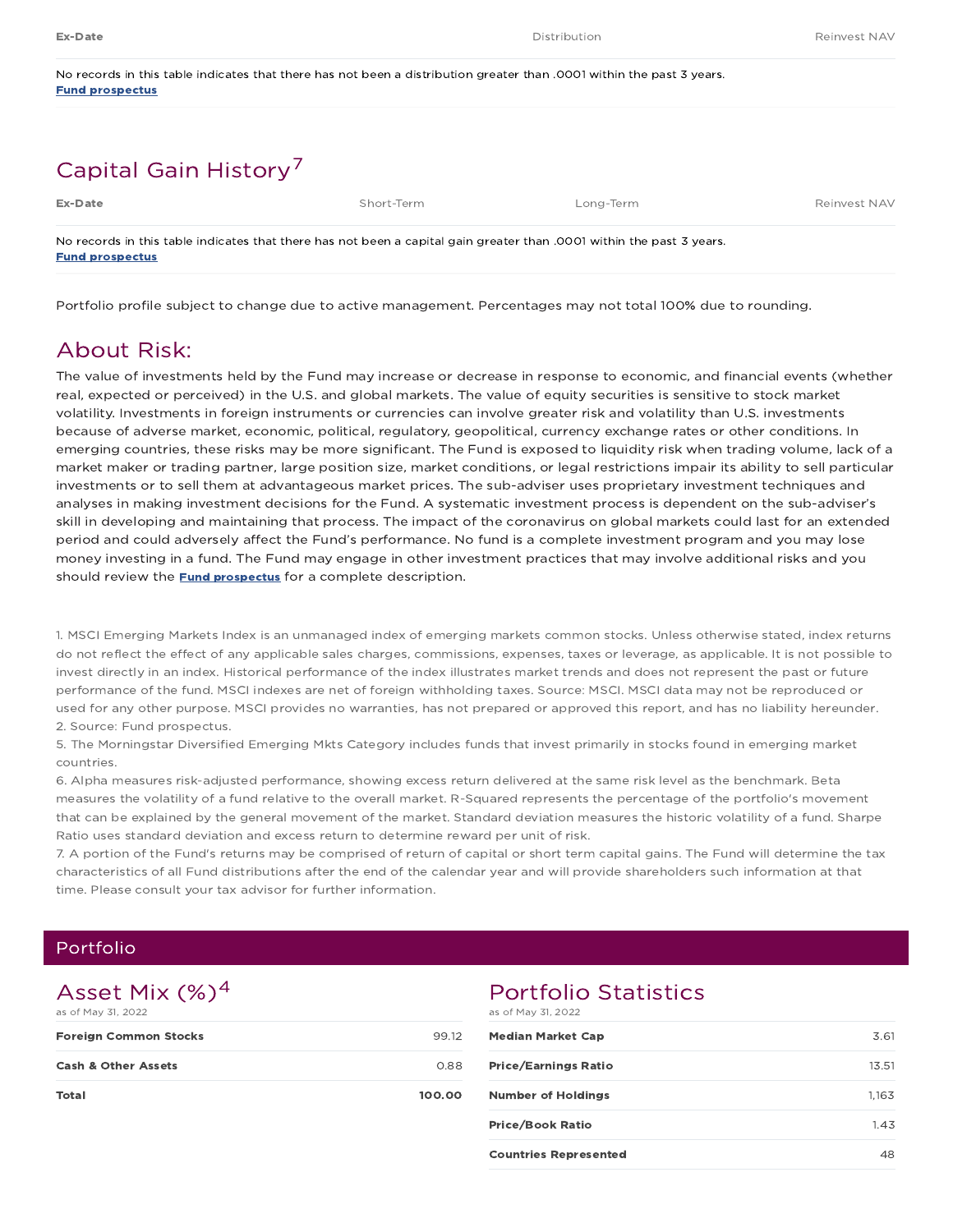# GICS Sector Breakdown (%)<sup>4</sup>

05/31/2022 as of May 31, 2022



| <b>Comm. Services</b>         | 8.62  | 10.12 |
|-------------------------------|-------|-------|
| <b>Consumer Discretionary</b> | 9.17  | 12.87 |
| <b>Consumer Staples</b>       | 10.70 | 6.00  |
| <b>Energy</b>                 | 9.46  | 5.01  |
| <b>Financials</b>             | 11.66 | 21.84 |
| <b>Health Care</b>            | 8.68  | 3.62  |
| <b>Industrials</b>            | 10.41 | 5.50  |
| <b>Information Technology</b> | 8.97  | 21.14 |
| <b>Materials</b>              | 10.12 | 9.10  |
| <b>Real Estate</b>            | 5.94  | 2.09  |
| <b>Utilities</b>              | 5.40  | 2.71  |
| Cash                          | 0.88  | 0.00  |

# Assets by Country (%)<sup>4</sup>

as of May 31, 2022

| China               | 16.80 |
|---------------------|-------|
| Mexico              | 5.26  |
| Korea               | 4.70  |
| <b>Thailand</b>     | 5.26  |
| <b>Brazil</b>       | 5.13  |
| <b>South Africa</b> | 4.98  |
| Saudi Arabia        | 5.31  |
| India               | 4.73  |
| <b>Taiwan</b>       | 7.54  |
| <b>Turkey</b>       | 4.88  |
| <b>View All</b>     |       |

# Geographic Mix (%)<sup>4</sup>

05/31/2022 as of May 31, 2022



| Asia/Pacific          | 50.55 |
|-----------------------|-------|
| <b>Latin America</b>  | 16.33 |
| <b>Eastern Europe</b> | 11.54 |
| Africa                | 9.36  |
| <b>Middle East</b>    | 10.98 |
| Europe except U.K.    | 1.24  |

# Fund Holdings (%)<sup>4,8</sup>

as of Apr 30, 2022

| <b>Holding</b>                                   | % of Net Assets |
|--------------------------------------------------|-----------------|
| <b>Taiwan Semiconductor Manufacturing Co Ltd</b> | 0.96%           |
| <b>Tencent Holdings Ltd</b>                      | 0.91%           |
| <b>Samsung Electronics Co Ltd</b>                | 0.86%           |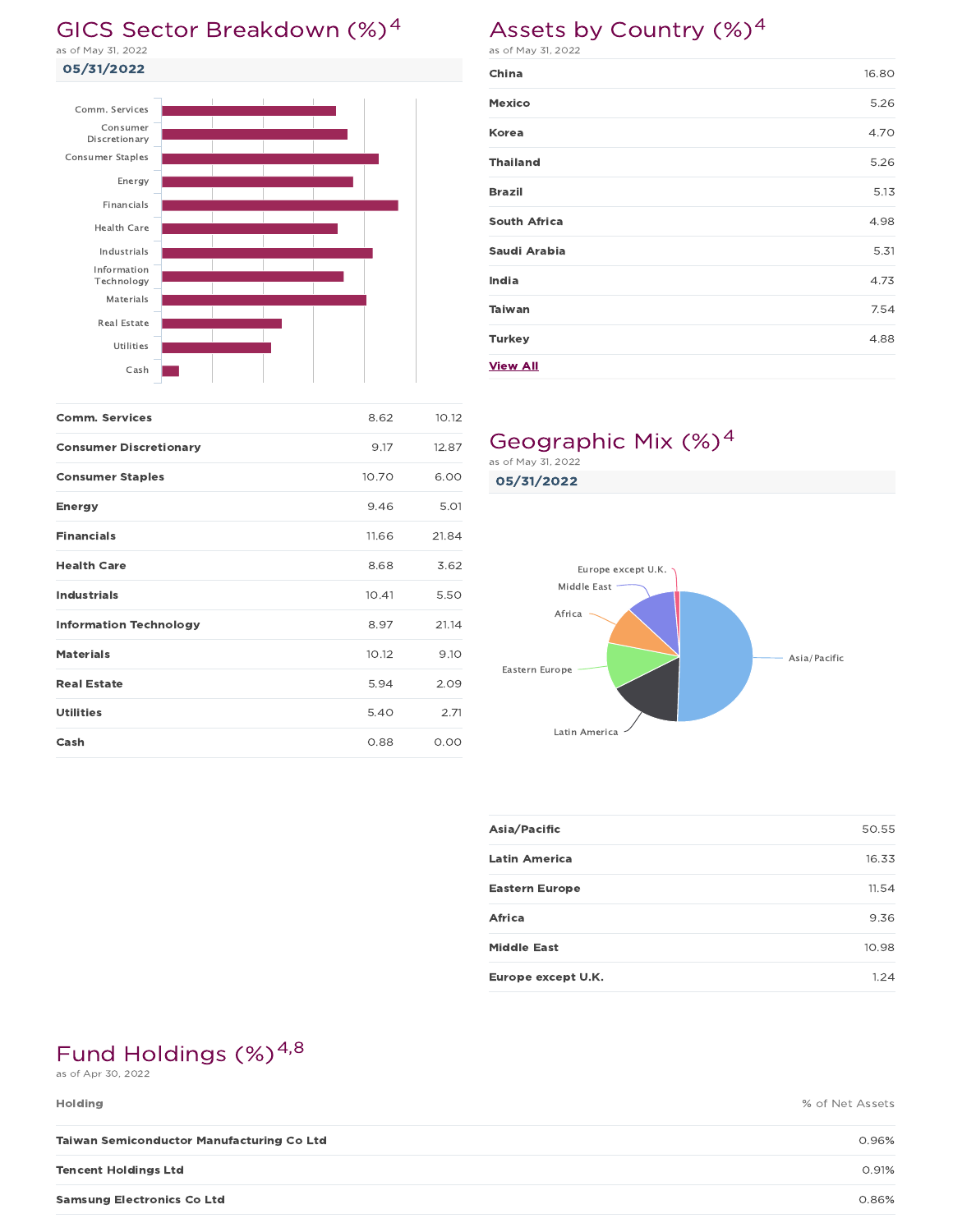| <b>Holding</b>                        | % of Net Assets |
|---------------------------------------|-----------------|
| Saudi Arabian Oil Co                  | 0.85%           |
| America Movil SAB de CV               | 0.71%           |
| Turkiye Petrol Rafinerileri AS        | 0.61%           |
| <b>Delta Electronics Thailand PCL</b> | 0.56%           |
| <b>Petroleo Brasileiro SA</b>         | 0.51%           |
| <b>Ahli United Bank BSC</b>           | 0.49%           |
| Alibaba Group Holding Ltd             | 0.45%           |
| <b>View All</b>                       |                 |

Portfolio profile subject to change due to active management. Percentages may not total 100% due to rounding.

## About Risk:

The value of investments held by the Fund may increase or decrease in response to economic, and financial events (whether real, expected or perceived) in the U.S. and global markets. The value of equity securities is sensitive to stock market volatility. Investments in foreign instruments or currencies can involve greater risk and volatility than U.S. investments because of adverse market, economic, political, regulatory, geopolitical, currency exchange rates or other conditions. In emerging countries, these risks may be more significant. The Fund is exposed to liquidity risk when trading volume, lack of a market maker or trading partner, large position size, market conditions, or legal restrictions impair its ability to sell particular investments or to sell them at advantageous market prices. The sub-adviser uses proprietary investment techniques and analyses in making investment decisions for the Fund. A systematic investment process is dependent on the sub-adviser's skill in developing and maintaining that process. The impact of the coronavirus on global markets could last for an extended period and could adversely affect the Fund's performance. No fund is a complete investment program and you may lose money investing in a fund. The Fund may engage in other investment practices that may involve additional risks and you should review the **Fund prospectus** for a complete description.

1. MSCI Emerging Markets Index is an unmanaged index of emerging markets common stocks. Unless otherwise stated, index returns do not reflect the effect of any applicable sales charges, commissions, expenses, taxes or leverage, as applicable. It is not possible to invest directly in an index. Historical performance of the index illustrates market trends and does not represent the past or future performance of the fund. MSCI indexes are net of foreign withholding taxes. Source: MSCI. MSCI data may not be reproduced or used for any other purpose. MSCI provides no warranties, has not prepared or approved this report, and has no liability hereunder. 4. Percent of total net assets.

8. The following list reflects unaudited securities holdings (excluding derivatives positions). Holdings information may differ if presented as of trade date. Due to rounding, holdings of less than 0.005% may show as 0.00%. Portfolio information subject to change due to active management.

### Management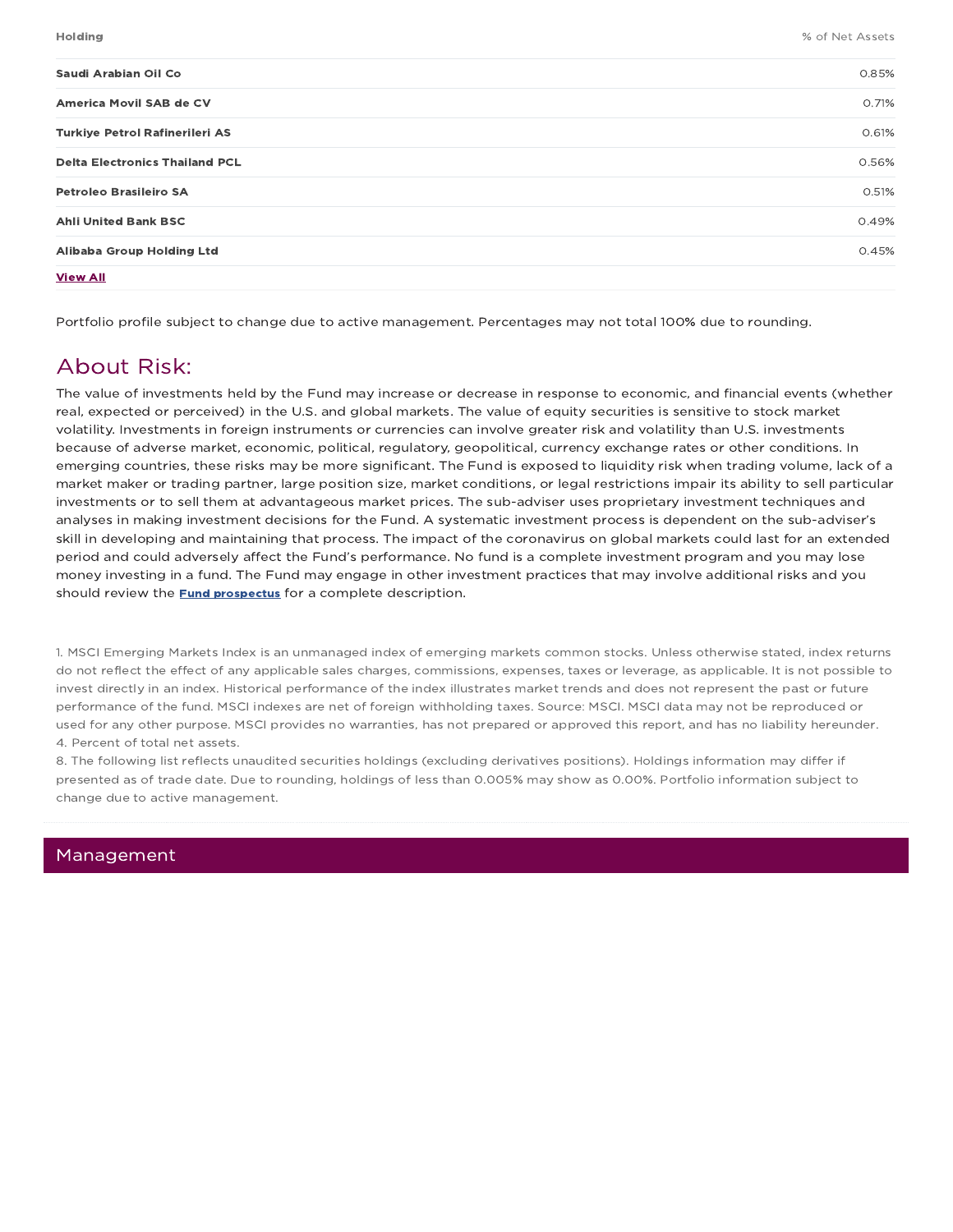

Thomas C. Seto Head of Investment Management Joined Parametric Portfolio Associates 1998

### Biography

Thomas Seto is head of investment management with Parametric Portfolio Associates LLC, an investment adviser and majority-owned subsidiary of Eaton Vance Corp. Tom is responsible for all portfolio management and trading at the Seattle Investment Center, and is a member of the executive committee. He joined Parametric in 1998.

Tom began his career in the investment management industry in 1991. Before joining Parametric, he served as the head of U.S. equity index investments at Barclays Global Investors.

Tom earned a B.S. in electrical engineering from the University of Washington and an MBA from the University of Chicago Booth School of Business.

#### Education

- B.S. University of Washington
- M.B.A Booth School of Business, University of Chicago

### Experience

• Managed Fund since 2007

#### Other funds managed

- Parametric Commodity Strategy Fund
- Parametric Dividend Income Fund
- Parametric International Equity Fund
- Parametric Tax-Managed Emerging Markets Fund
- Parametric Tax-Managed International Equity Fund
- Parametric Volatility Risk Premium Defensive Fund



Paul Bouchey, CFA Global Head of Research Joined Parametric Portfolio Associates 2006

### Biography

Paul Bouchey is chief investment officer of Parametric Portfolio Associates LLC, an investment adviser and majority-owned subsidiary of Eaton Vance Corp. Paul Bouchey leads Parametric's Investment, Research and Strategy activities. He is responsible for setting the overall research agenda and new product development. He joined Parametric in 2006.

Paul began his career in the investment management industry in 1994. Before joining Parametric, Paul was a senior researcher at Russell Investment Group, where he focused on simulation, optimization and quantitative decision models for institutional and private clients.

Paul earned a B.A. in mathematics and physics from Whitman College and an M.S. in computational finance and risk management from the University of Washington. He holds a patent on cross-sectional volatility indexing and has authored more than 10 academic and practitioner articles in journals such as The Journal of Portfolio Management, The Journal of Wealth Management and The Journal of Index Investing. He is a CFA charterholder.

#### Education

- B.A. Whitman College
- M.S. University of Washington

#### Experience

• Managed Fund since 2019

#### Other funds managed

- Parametric International Equity Fund
- Parametric Tax-Managed Emerging Markets Fund
- Parametric Tax-Managed International Equity Fund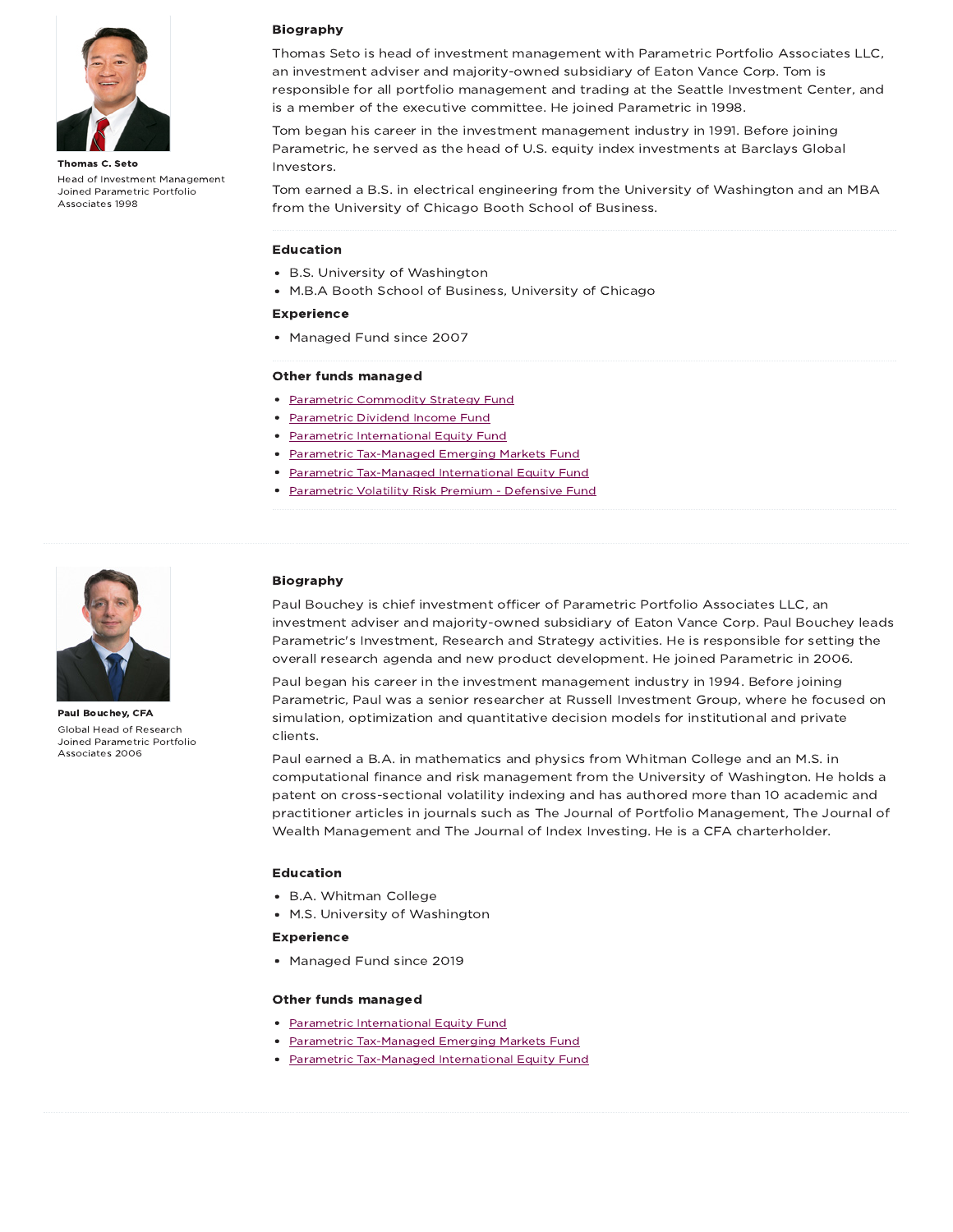

Jennifer Sireklove, CFA Managing Director, Investment Strategy Joined Parametric Portfolio Associates 2013

### Biography

Jennifer Sireklove is managing director, investment strategy for Parametric Portfolio Associates LLC, an investment adviser and majority-owned subsidiary of Eaton Vance Corp. She leads the investment strategy team, which is responsible for all aspects of Parametric's equity-based investment strategies. In addition, she has direct investment responsibility for Parametric's emerging-market and international strategies, and chairs Parametric's Stewardship Committee. She joined Parametric in 2013.

Jennifer began her career in the investment management industry in 2003. Previously at Parametric, she helped build the firm's active ownership and custom ESG portfolio construction practices. Before joining Parametric, she worked in equity research, primarily covering the energy, utility and industrial sectors at firms including D.A. Davidson and McAdams Wright Ragen.

Jennifer earned a B.A. in economics from Reed College and an MBA in finance and accounting from the University of Chicago. She is a CFA charterholder and a member of the CFA Society Seattle.

#### Education

- B.A. Reed College
- MBA University of Chicago

#### Experience

Managed Fund since 2019

#### Other funds managed

- Parametric Dividend Income Fund
- Parametric International Equity Fund
- Parametric Tax-Managed Emerging Markets Fund
- Parametric Tax-Managed International Equity Fund

### Literature



Download - Last updated: Apr 30, 2021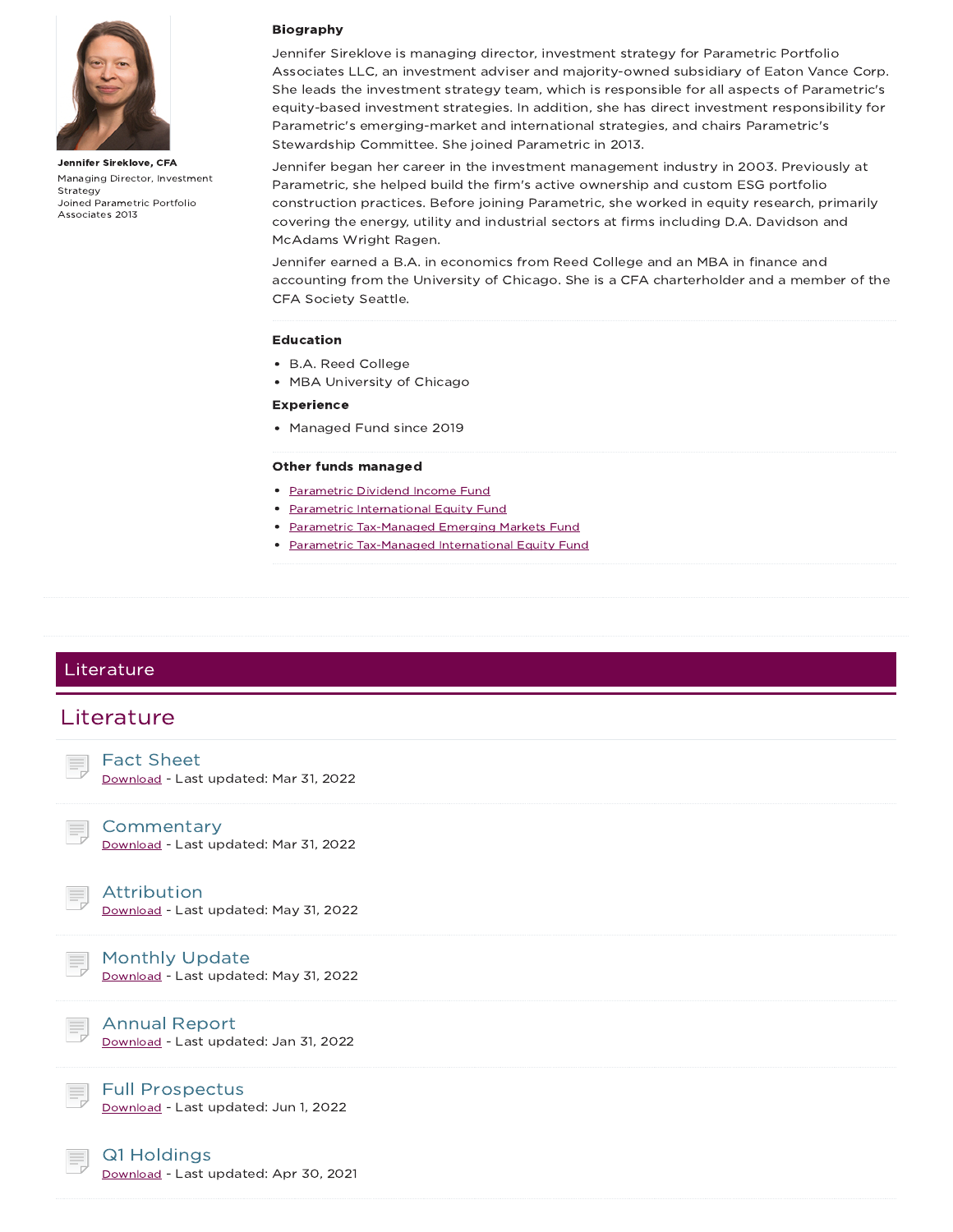| Q3 Holdings<br>Ħ,<br>Download - Last updated: Oct 31, 2021               |  |
|--------------------------------------------------------------------------|--|
| Holdings - Form N-PORT<br>Ħ.<br>Download                                 |  |
| <b>SAI</b><br>目<br>Download - Last updated: Jun 1, 2022                  |  |
| <b>Semi-Annual Report</b><br>E,<br>Download - Last updated: Jul 31, 2021 |  |
| <b>Summary Prospectus</b><br>Ę<br>Download - Last updated: Jun 1, 2022   |  |
|                                                                          |  |

## **E** Eaton Vance

| ПΤ |  |  |
|----|--|--|
|    |  |  |



#### **HEADQUARTERS** Two International Place Boston, MA 02110

| <b>Investments</b> |
|--------------------|
| Eaton Vance Funds  |

Parametric Funds

Calvert Funds

Separately Managed Accounts

Closed-End Funds and Term Trusts

| <b>Insights</b> |  |
|-----------------|--|
|-----------------|--|

Advisory Blog

Monthly Market Monitor

Market Update Events<sup>2</sup>

The Advisor Institute

Taxes & Tools Investment Tax Center Tax Information Investment Tax Calculator Laddered Investing Interest Rate Scenario Tool Concentrated Stock Position Calculator Tax-Equivalent Yield Calculator

**Resources** 

Forms & E-Delivery

Mutual Funds & Abandoned Property

**DST** Vision

AdvisorCentral

Accessibility | Business Continuity | Privacy & Security | Terms & Conditions | Careers | Contact | Investor Account Access

Eaton Vance is part of Morgan Stanley Investment Management, the asset management division of Morgan Stanley.

This image indicates content designed specifically for Financial Advisors / Investment Professionals. This material is not to be used with the public.

Before investing in any Eaton Vance fund, prospective investors should consider carefully the fund's investment objective(s), risks, and charges and expenses. For openend mutual funds, the fund's current prospectus contains this and other information about the fund. To obtain <sup>a</sup> mutual fund prospectus or summary prospectus and the most recent annual and semiannual shareholder reports, contact your financial advisor or download a copy here. Read the prospectus carefully before you invest or send money. For closed-end funds, you should contact your financial advisor. To obtain the most recent annual and semi-annual shareholder report for <sup>a</sup> closed-end fund